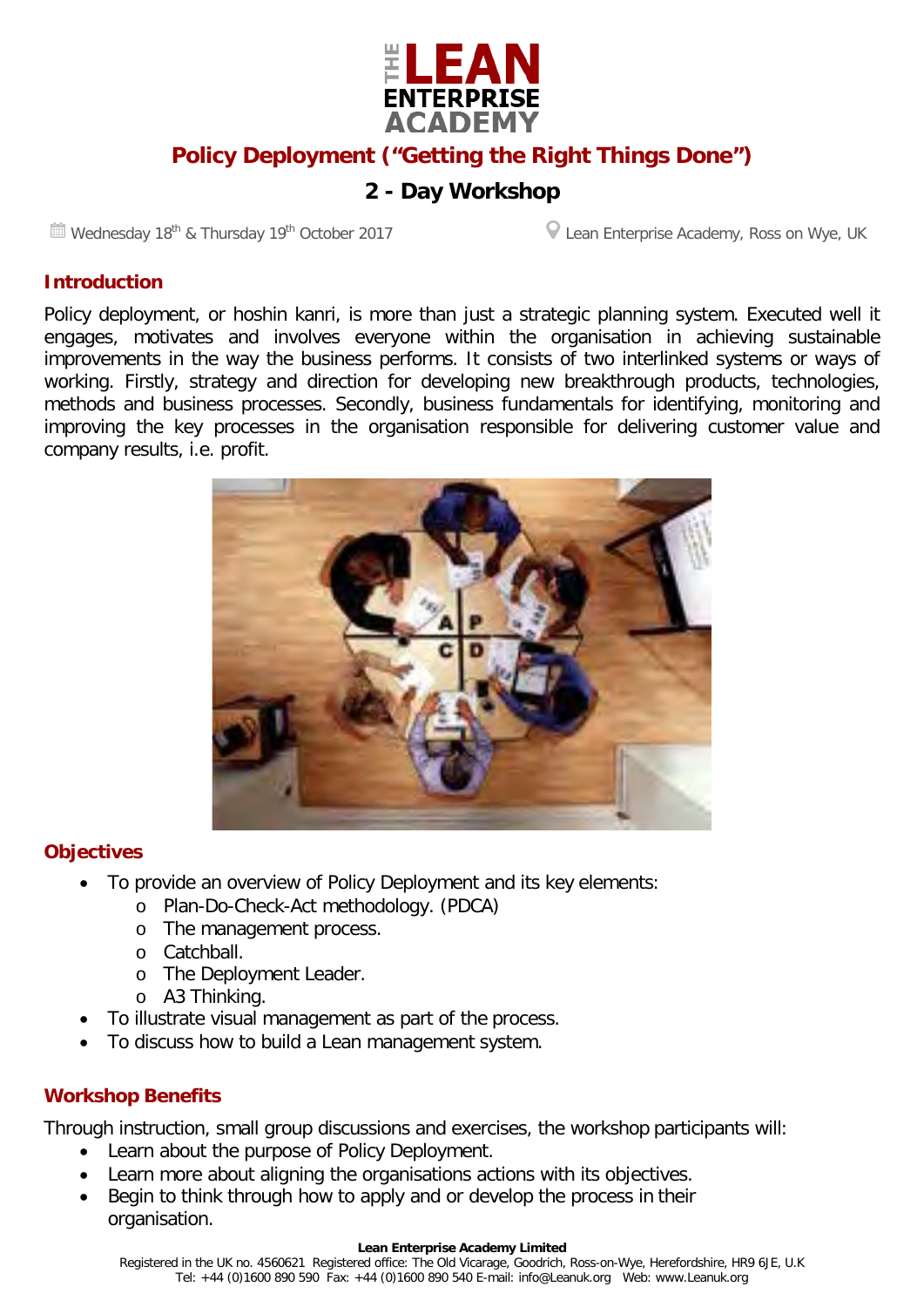

Topics that will be examined include:

- Pitfalls of conventional business planning
- What is 'Hoshin Kanri'
- Process for developing & deploying strategic plans
- Understanding of what problem solving tools can be applied at different levels of the organization
- The difference between business fundamentals and policy deployment
- The use of A3 Thinking to aide develop, communicate and track implementation of strategic objectives.

## **Agenda:**

Introduction/Objectives/Agenda. Lean vs Modern Management. Introduction to Policy Deployment & Plan-Do-Check-Act Methodology. The Management Process. Catchball. The Deployment Leader concept. A3 Thinking as part of the process. Visual management. Implementation questions. Reflections & Expectations Review. Problem Solving. Building the management system. Implementation questions. Reflections & Expectations Review.

# **Related Books**

- [Getting the Right Things](http://www.leanuk.org/shop/all-lean-book-shop-lean-enterprise-academy/getting-the-right-things-done) Done
- [Hoshin Kanri for the Lean Enterprise](http://www.leanuk.org/shop/all-lean-book-shop-lean-enterprise-academy/hoshin-kanri-for-the-lean-enterprise)

## **Notes**

- **Attendance** 2 Day Course
- **Class size** Maximum 12 people per day
- **Timings** Each day will run from 09:00 17:00
- **Cost** £790.00\* per delegate per day with a 15% discount when 2 or more people from the same organisation attend
- **Materials** A PDF copy of the materials will be available via the Lean Enterprise Academy website. Participants will also receive a copy of Getting the Right Things Done by Pascal Denis.
- **Facilities** Refreshments and lunches will be provided by LEA

\* Please note prices exclude VAT at the standard rate of 20%

\*\* We are situated in a listed building which unfortunately does not have disabled access. On occasions where disabled access is required we will move the workshops to a local hotel in Ross on Wye.